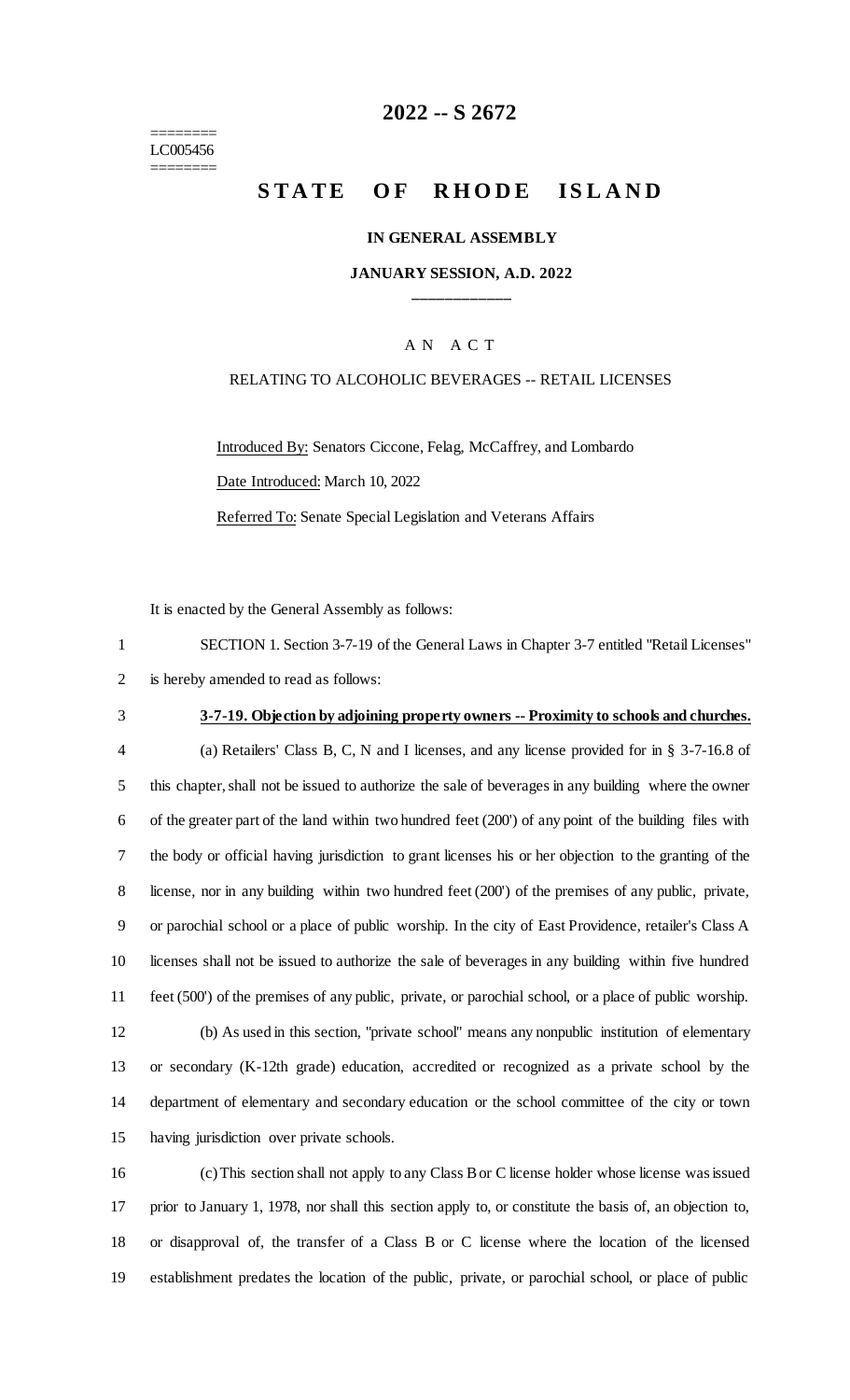- worship.
- 2 (d)(1) Notwithstanding the provisions of this section, the board of licenses of the city of Providence shall, after application, have the authority to exempt from the provisions of this section any proposed retailer Class B, C, or I license intended to be located within the following described area(s) in the city of Providence: (A) Beginning at a point, that point being the intersection of the southerly line of Smith Street and the easterly taking line of Interstate Route 95; Thence running in a general southwesterly direction along the easterly taking line of Interstate Route 95 to the center line of Kingsley Avenue; Thence turning and running northwesterly in part along the southerly line of Kingsley Avenue to its intersection with the southerly line of Harris Avenue; Thence turning and running westerly along the southerly line of Harris Avenue to its intersection with the southerly line of Atwells Avenue; Thence turning and running easterly along the southerly line of Atwells Avenue to the easterly taking line of Interstate Route 95; Thence turning and running in a general southerly and southeasterly direction along the easterly taking line of Interstate Route 95 to the center line of Pine Street; Thence turning and running northeasterly along the northerly taking line of I-195 to its intersection with the northerly taking line of I-195; Thence turning and running northeasterly along the northerly taking line of I-195 to its intersection with the westerly shore line of the Providence River; Thence turning and running northerly along the westerly shore line of the Providence River to its intersection with the southerly line of Crawford Street; Thence running northwesterly across Dyer Street to the intersection of the westerly line of Dyer Street to the southerly line of Custom House Street; Thence running northerly in part along the southerly line of Dyer Street and in part along the westerly line of Market Square to its intersection with the westerly line of Canal Street; Thence turning and running northerly along the westerly line of Canal Street to its intersection with the southerly line of Smith Street; Thence turning and running westerly along the southerly line of Smith Street to the point and place of beginning. (B) Beginning at a point, that point being the intersection of the westerly line of Brook Street and the northerly line of Wickenden Street;
- Thence running in a general westerly direction along the northerly line of Wickenden Street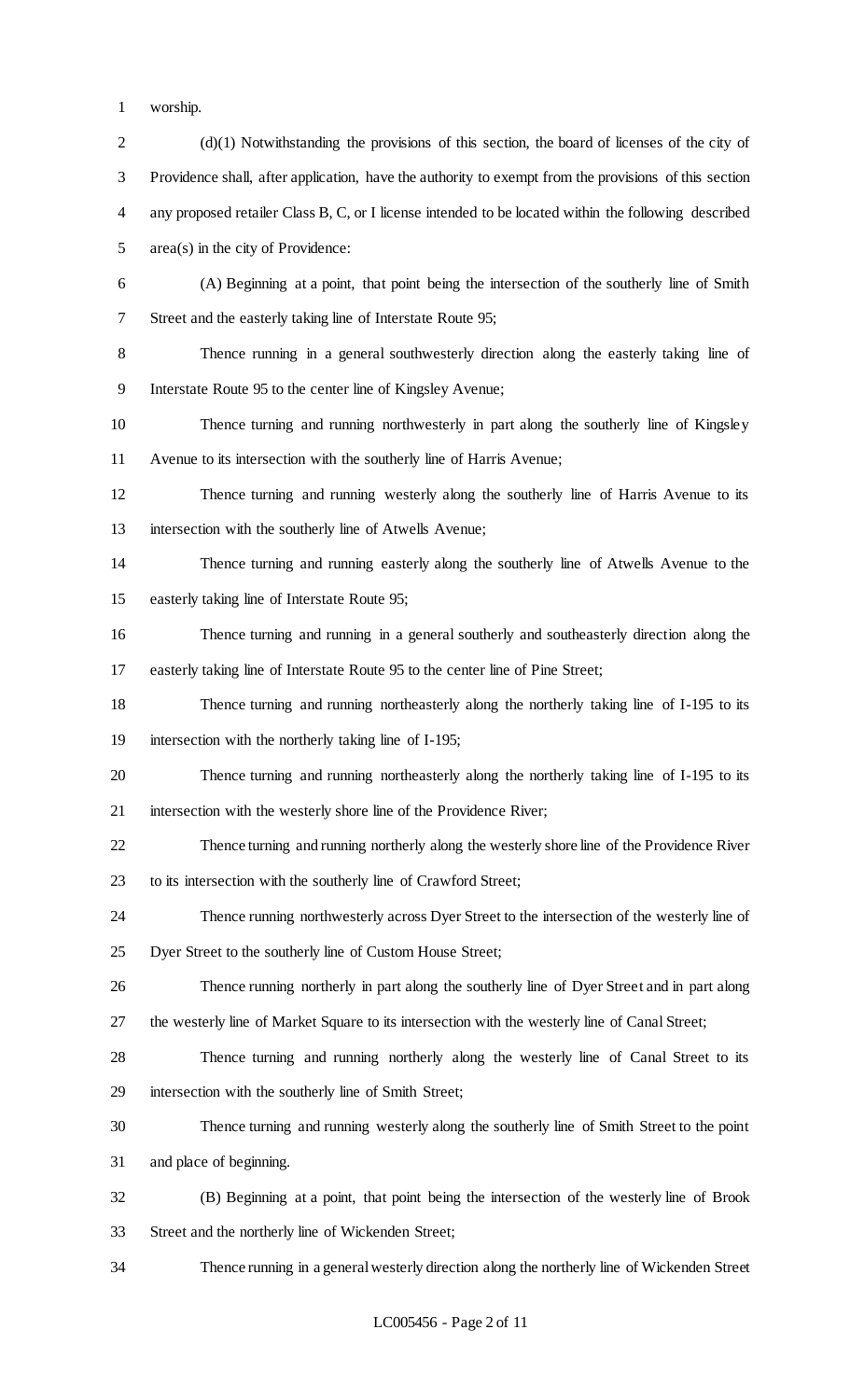to the intersection of Wickenden Street and Benefit Street;

 Thence running in a general northerly direction along the easterly line of Benefit Street to the intersection of Benefit Street and Sheldon Street;

 Thence turning and running in an easterly direction along the southerly line of Sheldon 5 Street to the intersection of Sheldon Street and Brook Street;

 Thence turning and running in a general southerly line to the intersection of Brook Street and Wickenden Street that being the point of beginning.

 (2) Notwithstanding the provisions of this section, the board of licenses of the city of Newport shall, after application, have authority to exempt from the provisions of this section any proposed retailer Class B license intended to be located within the following described area in the city of Newport:

 Beginning at a point, that point being the intersection of the southerly line of Broadway and the easterly line of Courthouse Square;

 Thence running in a general northeasterly direction along the southerly line of Broadway a distance of one hundred and two feet (102') to a point at the southeasterly corner of land now or formerly owned by the Newport Historical Society;

 Thence turning and running in a southeasterly direction ninety-eight and nine-tenths feet (98.9') along the southwesterly border of land now or formerly owned by the Newport Historical Society;

 Thence turning and running in a southwesterly direction one hundred and twelve feet (112') to Courthouse Street; and

 Thence turning and running in a generally northwesterly direction along Courthouse Street for a distance of ninety feet (90') to the point and place of beginning.

 (3) Notwithstanding the provisions of this section, the board of licenses of the town of Warren shall, after application, have the authority to exempt from the provisions of this section any proposed retailer Class B, C, or I license intended to be located within any zoning district in the town of Warren which is designated as a limited business district or as a general business district pursuant to the zoning ordinance of the town of Warren.

 (4) Notwithstanding the provisions of this section, the board of licenses of the town of Bristol shall, after application, have the authority to exempt from the provisions of this section any proposed retailer Class B license intended to be located on lot 34 of tax assessors plat 10 of the Bristol tax assessors map as of December 31, 1999, including that portion of the public sidewalk contiguous to said lot.

(5) Notwithstanding the provisions of this section, the board of licenses for the city of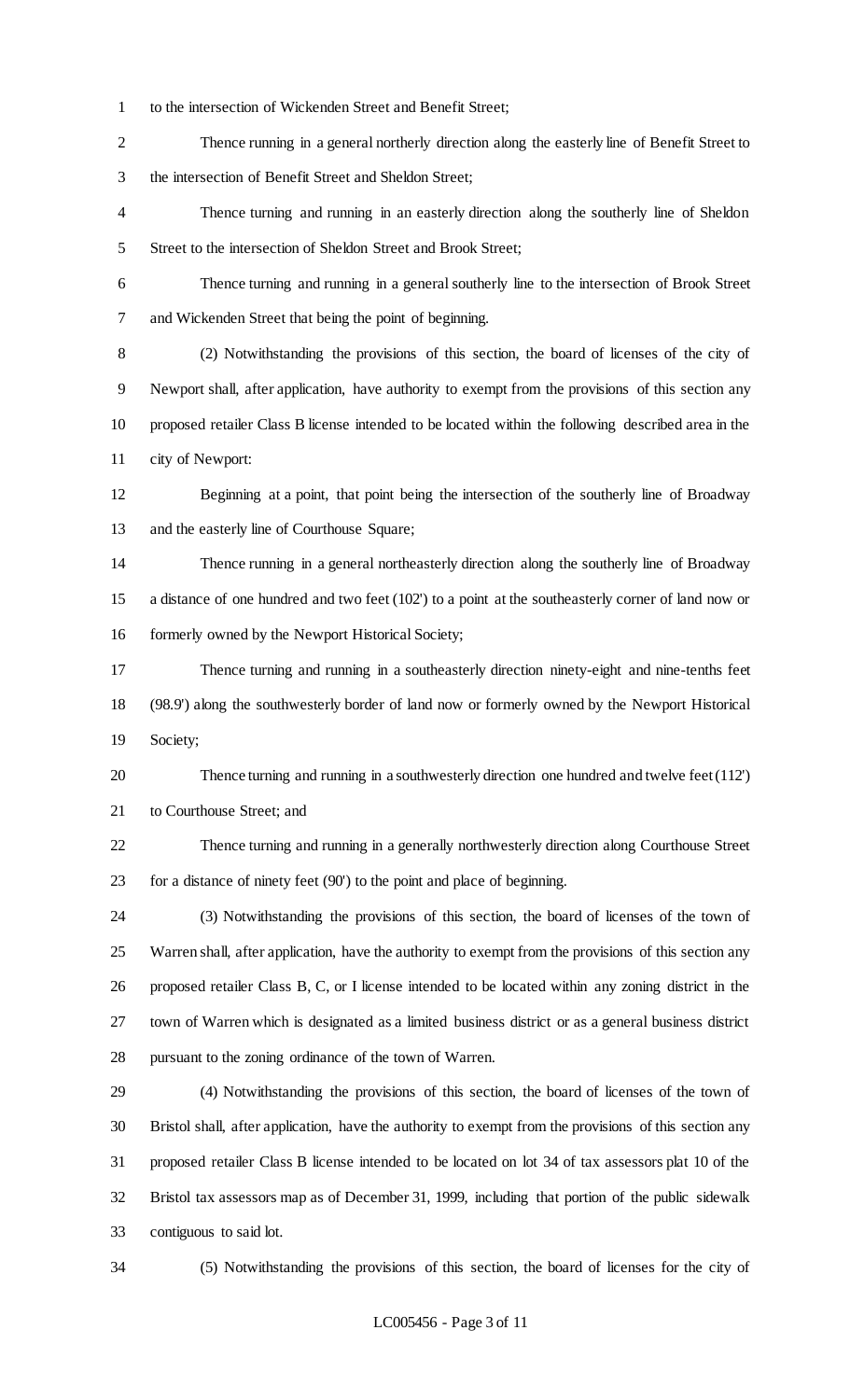Newport shall, after application, have the authority to exempt from the provisions of this section as to places of public worship any proposed sidewalk cafe as defined in the Codified Ordinance of the city of Newport, provided that the applicant be an existing holder of a Retailers' Class B license.

 (6) Notwithstanding the provisions of this section, the board of licenses of the city of Providence shall, after application, have the authority to exempt from the provisions of this section any proposed retailer Class B license intended to be located on lot 131 of tax assessors plat 68 of the Providence tax assessors map as of December 31, 1999 and any proposed retailer Class B license intended to be located on lot 21 of the tax assessors map plat 49 and any proposed retailer class BV license intended to be located on lots 3 and 5 of tax assessors map plat 35 of the Providence tax assessors map as of December 31, 2003.

 (7) Notwithstanding the provisions of this section, the board of licenses of the city of Cranston shall, after application, have the authority to exempt from the provisions of this section any proposed retailer Class B license intended to be located on either lot 160 of tax assessor's plat 9, and/or on lot 152 of tax assessor's plat 9, of the Cranston tax assessor's map as of December 31, 2002; provided, however, as to the subsequent transfer of said Class B license issued by the city of Cranston under this exemption, whether said transfer is attributable to the holder's death or otherwise, any person desiring to become the potential transferee of said Class B license shall comply with those restrictions as to its use (and shall refrain from those activities which result in its reversion) set forth in the city of Cranston Memorandum of Understanding dated May 13, 2003 and, in addition, those requirements applicable to anyone who desires to become a transferee of a validly issued and outstanding Class B license designated for use in any location in the state of Rhode Island. Neither the exemption granted herein nor any future exemption granted hereafter shall be effective until the proposed Class B license and the underlying property owner is certified to be current in the payment of any and all local and state taxes.

 (8) Notwithstanding the provisions of this section, the board of licenses of the city of Pawtucket shall, after application, have the authority to exempt from the provisions of this section any proposed retailer Class B, C, or I license intended to be located within the following described area in the city of Pawtucket:

 Beginning at the point of intersection of Dexter Street and the Central Falls line, then east along the Central Falls line to the Blackstone River, then north along the city boundary on the Blackstone River to the Cumberland line, then west along the Pawtucket city boundary line to I- 95, then south along I-95 to Pine Street, then north on Pine Street to AMTRAK Right of Way, then northwest along the AMTRAK Right of Way to Dexter Street, then north on Dexter Street to the Central Falls line.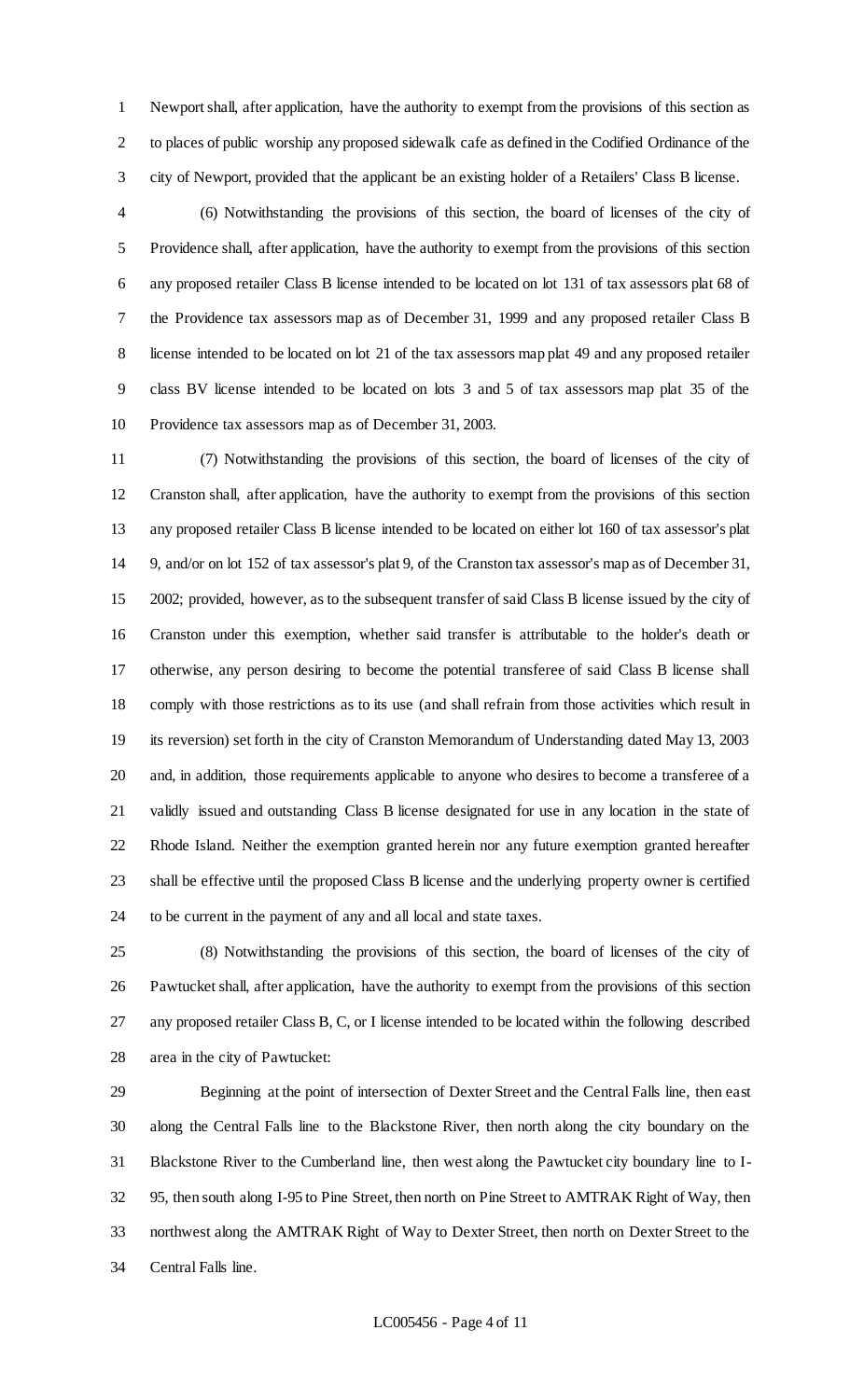(9) Notwithstanding the provisions of this section the town council of the town of Little Compton, after application, is authorized to exempt from the provisions of this section relating to places of worship any class B license limited to malt and vinous beverages intended to be located on Plat 30, Lot 33 of the town of Little Compton tax assessment map existing as of December 31, 2004.

 (10) Notwithstanding the provisions of this section, the board of licenses of the town of Bristol shall, after application, have the authority to exempt from the provisions of this section any proposed retailers' Class B license intended to be located on lots 3, 18, and 19 of tax assessors plat 10 of the Bristol tax assessors map as of December 31, 2007.

 (11) Notwithstanding the provisions of this section the town council of the town of Smithfield, after application, is authorized to exempt from the provisions of this section, any class B, C, or I license intended to be located on Plat 45, Lot 042 of the town of Smithfield, tax assessment map existing as of December 31, 2007; provided, however, said exemption shall apply only to any renewal of any class B, C, or I license issued for use at the said premises located on plat 45, lot 042 as of December 31, 2011. In the event said license is not renewed, then this exemption is hereby repealed in its entirety.

 (12) Notwithstanding the provisions of this section, the board of licenses of the city of Providence shall, after application, have the authority to exempt from the provisions of this section any proposed retailer Class B license intended to be located on plat 13, lots 31 and 32 of the applicable city of Providence tax assessment map.

 (13) Notwithstanding the provisions of this section, the board of licenses of the town of Tiverton shall, after the application, have the authority to exempt from the provisions of this section a proposed retailer's Class BV license for a restaurant located on tax assessor's plat 181, lot 1A.

 (14) Notwithstanding the provisions of this section, the board of licenses of the city of Providence shall, after application, have the authority to exempt from the provisions of this section any proposed retailer's Class B license intended to be located on tax assessor's plat 68, lot 732.

 (15) Notwithstanding the provisions of this section, the board of licenses in the city of Providence shall, after application, have the authority to exempt from the provisions of this section any proposed retailer's Class B license intended to be located on plat 105, lot 489, plat 105, lot 12 and plat 32, lot 232 of the applicable city of Providence tax assessment map.

 (16) Notwithstanding the provisions of this section the city council of the city of Central Falls, shall, after application, have the authority to exempt from the provisions of this section any proposed retailer's Class B license intended to be located on plat 5, lot 188 of the applicable city of Central Falls tax assessment map.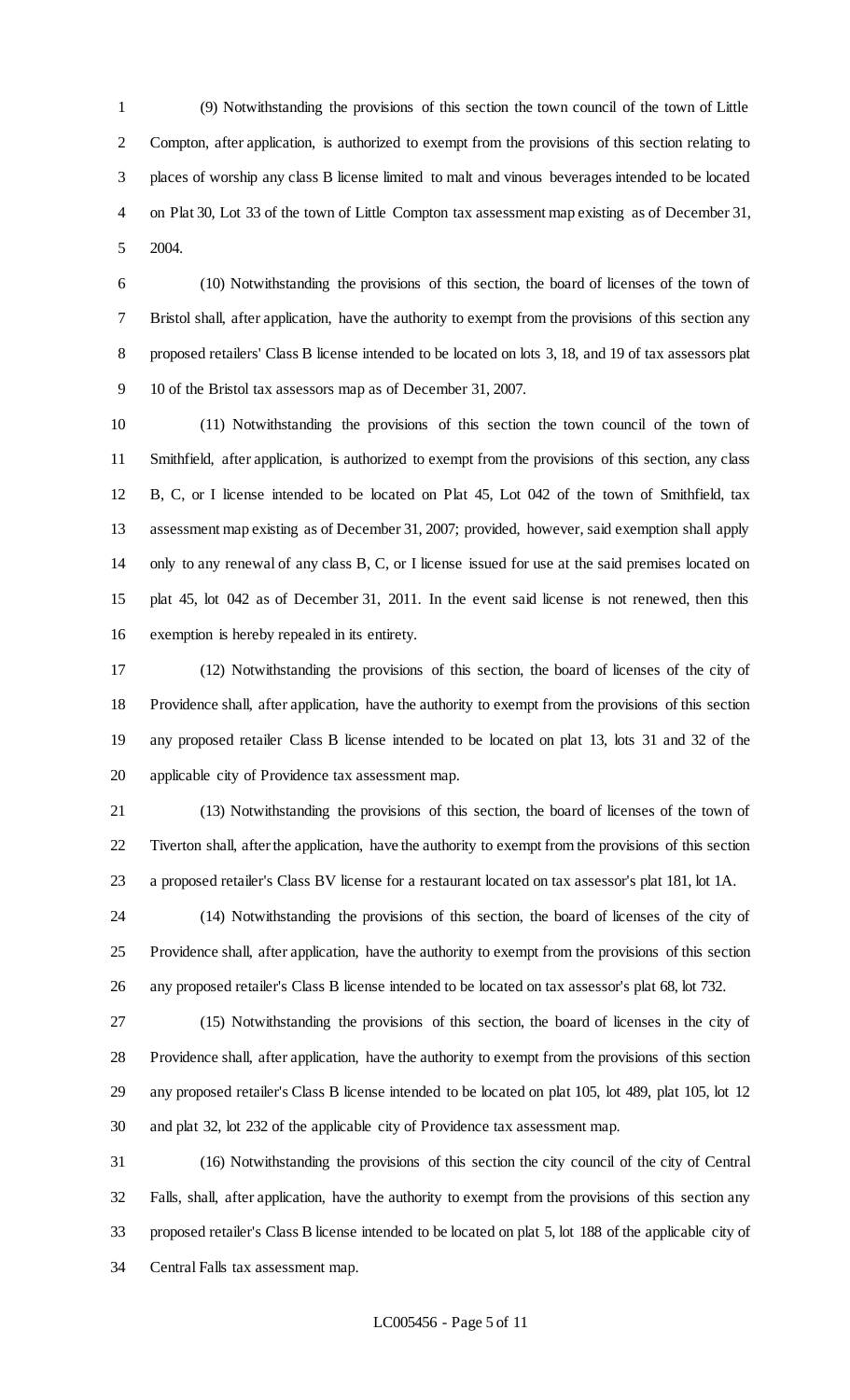(17) Notwithstanding the provisions of this section, the board of licenses of the town of Portsmouth shall, after application, have the authority to exempt from the provisions of this section any proposed retailer's Class B license intended to be located on plat 37, lot 69 of the applicable town of Portsmouth tax assessment map.

 (18) Notwithstanding the provisions of this section, the board of licenses of the town of North Providence shall, after application, have the authority to exempt from the provisions of this section any proposed retailer's Class B license intended to be located on plat 23A, lot 98 of the applicable town of North Providence tax assessment map.

 (19) Notwithstanding the provisions of this section, the board of licenses of the city of Cranston shall, after application, have the authority to exempt from the provisions of this section any proposed retailer's Class B license intended to be located on Plat 11, lot 3558 of the applicable city of Cranston tax assessment map.

 (20) Notwithstanding the provisions of this section, the town council of the town of Smithfield, after application, is authorized to exempt from the provisions of this section, any Class B or C license intended to be located on Plat 6, Lot 54 of the town of Smithfield tax assessors map as of December 31, 2012.

 (21) Notwithstanding the provisions of this section, the board of licenses of the city of Cranston shall, after application, have the authority to exempt from the provisions of this section any proposed retailers class B license intended to be located on tax assessors plat 1, lot 2170 of the applicable city of Cranston tax assessment map as of December 31, 2012.

 (22) Notwithstanding the provisions of this section, the board of licenses in the city of Providence shall, after application, have the authority to exempt from the provisions of this section any proposed retailer's Class B license intended to be located on tax assessor's plat 43, lot 211.

 (23) Notwithstanding the provisions of this section, the board of licenses of the town of North Providence shall, after application, have the authority to exempt from the provisions of this section any proposed retailer's Class B license intended to be located on Plat 22A, Lot 336, of the applicable town of North Providence tax assessment map.

 (24) Notwithstanding the provisions of this section, the city council of the city of Central Falls shall, after application, have the authority to exempt from the provisions of this section any proposed retailer's Class B license intended to be located on plat 1, lot 164 of the applicable city of Central Falls tax assessment map.

 (25) Notwithstanding the provisions of this section, the board of licenses in the city of Providence shall, after application, have the authority to exempt from the provisions of this section any proposed retailer's Class B license intended to be located at 1948-1950 Westminster Street on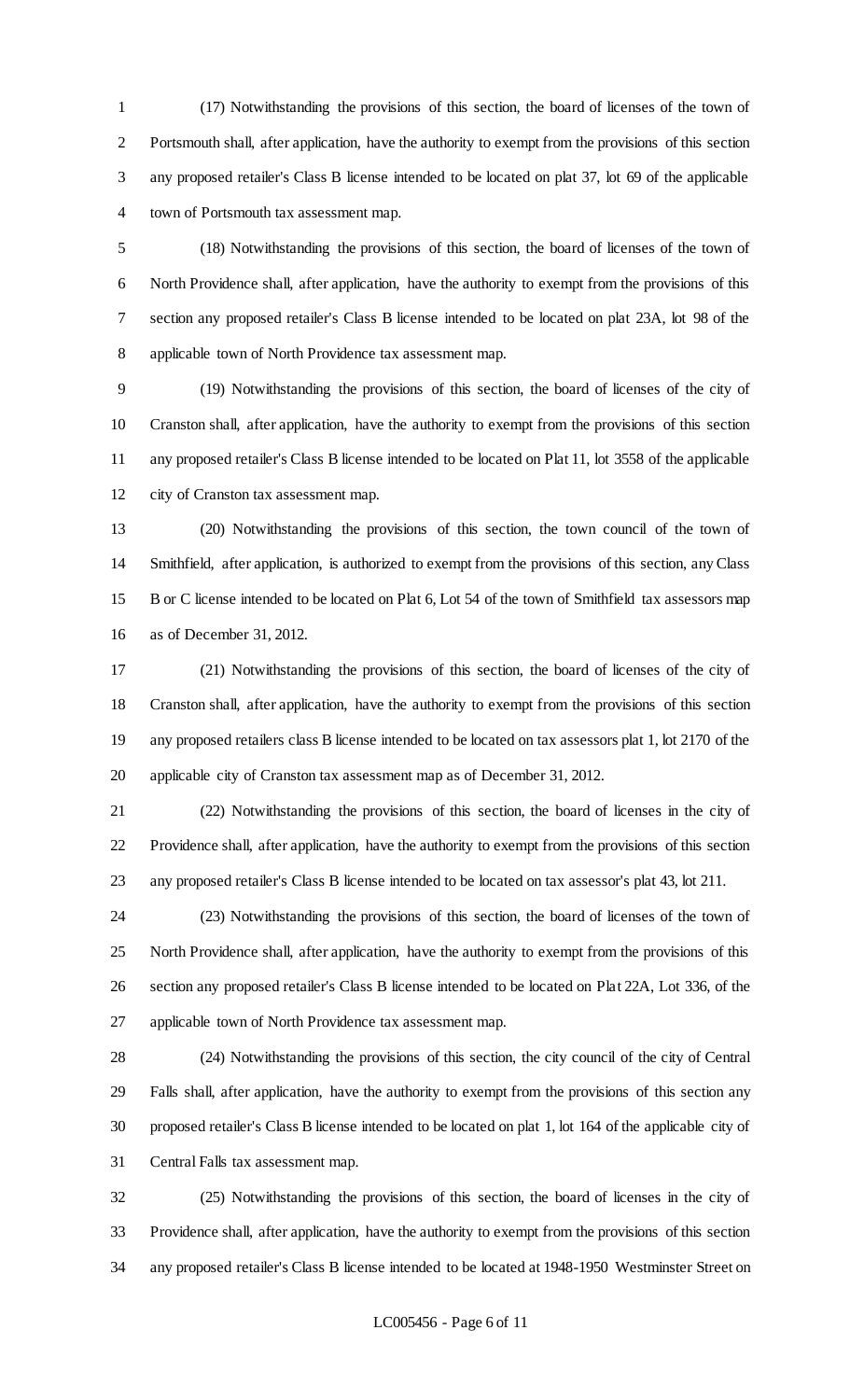plat 35, lot 359 of the applicable city of Providence tax assessment map.

 (26) Notwithstanding the provisions of this section, the town council of the town of Middletown, after application, is authorized to exempt from the provisions of this section, any proposed retailer's Class BV license intended to be located on Plat 107 NW, Lot 55 of the town of Middletown's tax assessor's maps as of December 31, 2014.

 (27) Notwithstanding the provisions of this section, the board of licenses of the city of Providence shall, after application, have the authority to exempt from the provisions of this section any retailer Class B, C or I license intended to be located on Plat 109, Lot 289, of the applicable city of Providence tax assessor's map.

 (28) Notwithstanding the provisions of this section, the board of licenses of the city of Providence shall, after application, have the authority to exempt from the provisions of this section any proposed retailer's Class BV license intended to be located at 226 and 230 Dean Street on plat 25, lot 44 of the applicable city of Providence tax assessment map.

 (29) Notwithstanding the provisions of this section, the board of licenses of the town of East Greenwich shall, after application, have the authority to exempt from the provisions of this section any proposed retailer's Class B license intended to be located at 219 Main Street on map/lot 085 001 212 0000 of the applicable town of East Greenwich tax assessment map.

 (30) Notwithstanding the provisions of this section, the board of licenses of the town of East Greenwich shall, after application, have the authority to exempt from the provisions of this section any proposed retailer's Class B license intended to be located at 137 Main Street on map/lot 085-001-412; 59 Main Street on map/lot 085-001-236; 555 Main Street on map/lot 075-003-084; 74 Cliff Street on map/lot 075-003-040; 609 Main Street on map/lot 075-003-080; 241 Main Street on map/lot 085-001-208; 155 Main Street on map/lot 085-001-222; 149 Main Street on map/lot 085-001-223; and 2 Academy Court on map/lot 085-001-211 of the applicable Town of East Greenwich tax assessment map.

 (31) Notwithstanding the provisions of this section, the board of licenses of the town of Lincoln shall, after application, have the authority to exempt from the provisions of this section any proposed retailers' Class B license intended to be located on tax assessor's plat 10, lot 108, of the Lincoln tax assessor's map as of December 31, 2015.

 (32) Notwithstanding the provisions of this section, the board of licenses of the city of Providence shall, after application, have the authority to exempt from the provisions of this section any proposed retailer's Class C license intended to be located at 215 Dean Street on plat 28, lot 961 of the applicable city of Providence tax assessment map.

(33) Notwithstanding the provisions of this section, the board of licenses in the city of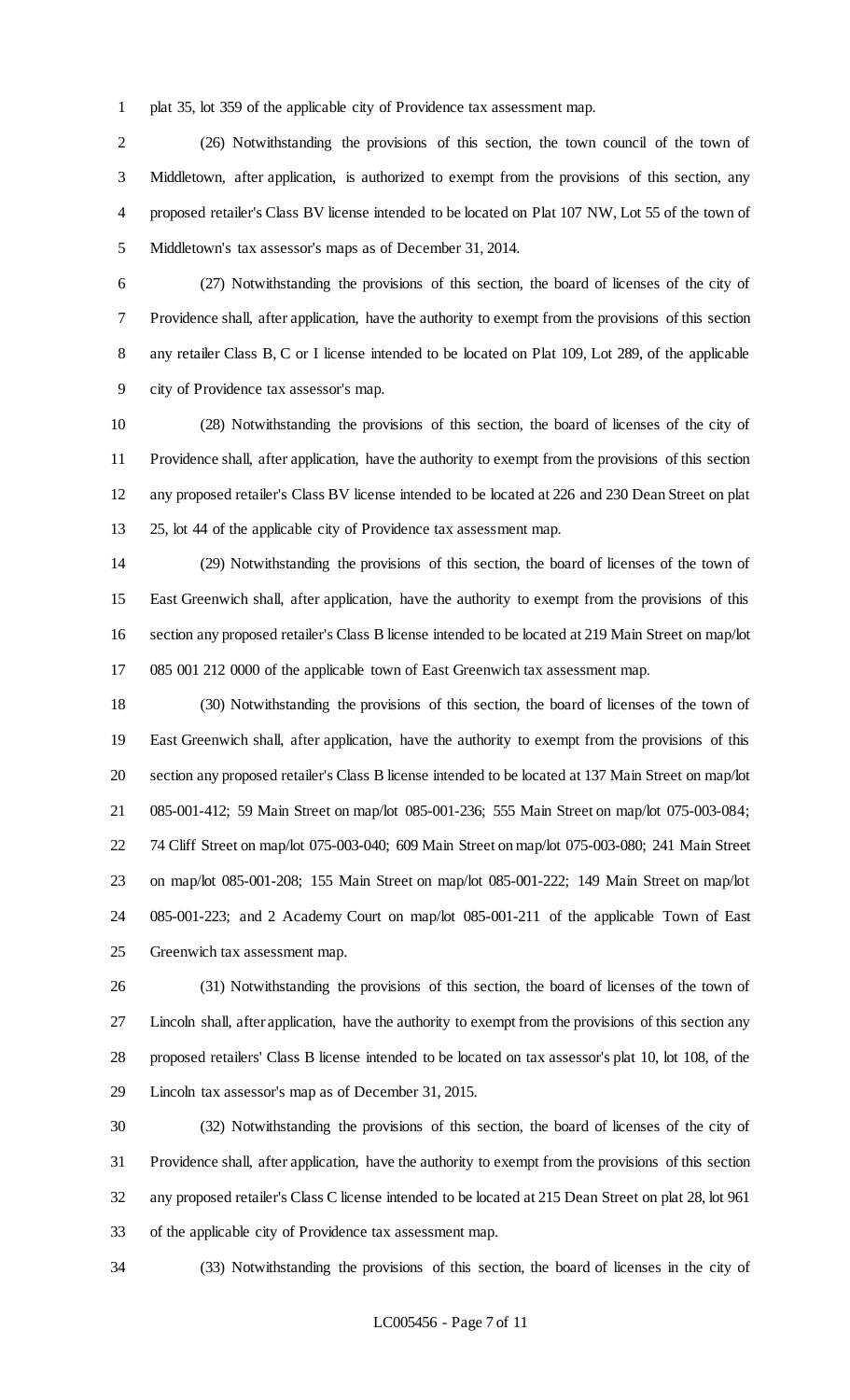Providence shall, after application, have the authority to exempt from the provisions of this section any proposed retailer's Class B license intended to be located at 100-102 Hope Street on plat 16, lot 263 of the applicable city of Providence tax assessment map.

 (34) Notwithstanding the provisions of this section, the board of licenses in the town of Cumberland shall, after application, have the authority to exempt from the provisions of this section any proposed retailer's Class B license intended to be located at 88 Broad Street on Lots 32, 51, and 52 of Plat 2 Cumberland tax assessor's map as of December 31, 2016.

 (35) Notwithstanding the provisions of this section, the board of licenses in the city of Providence shall, after application, have the authority to exempt from the provisions of this section any proposed retailer's Class B license intended to be located at 11 Lowell Avenue, 191 Pocasset Avenue and 187 Pocasset Avenue on Lots 22, 23, and 24 of Plat 108 Providence tax assessor's map as of December 31, 2017.

 (36) Notwithstanding the provisions of this section, the city council in the city of Central Falls shall, after application, have the authority to exempt from the provisions of this section any proposed retailer's Class B license intended to be located on Plat 1, of Lot 171 of the applicable city of Central Falls tax assessment map.

 (37) Notwithstanding the provisions of this section, the board of licenses in the city of Providence shall, after application, have the authority to exempt from the provisions of this section any proposed retailer's Class BV and Class BX license intended to be located at 161 Douglas Avenue on plat 68, lot 201 of the applicable city of Providence tax assessment map.

 (38) Notwithstanding the provisions of this section, the board of licenses in the city of Providence shall, after application, have the authority to exempt from the provisions of this section any proposed retailers' Class B license intended to be located at 1007 Broad Street, Plat 53, Lot 192 of the applicable city of Providence tax assessment map and 1017 Broad Street Plat 53, Lot 582 of the applicable city of Providence tax assessment map.

 (39) Notwithstanding the provisions of this section, the city council in the city of Woonsocket shall, after application, have the authority to exempt from the provisions of this section any proposed retailer's Class B license intended to be located at 122 North Main Street, Map/Lot 130-125-005 of the applicable city of Woonsocket tax assessment map.

 (40) Notwithstanding the provisions of this section, the city council of the city of Woonsocket, after application, is authorized to exempt from the provisions of this section, any proposed retailers' class BV and class BM license intended to be located between 2 Main Street (tax assessor's plat 14, lot 284) and 194 Main Street (tax assessor's plat 14, lot 139).

(41) Notwithstanding the provisions of this section, the board of licenses in the city of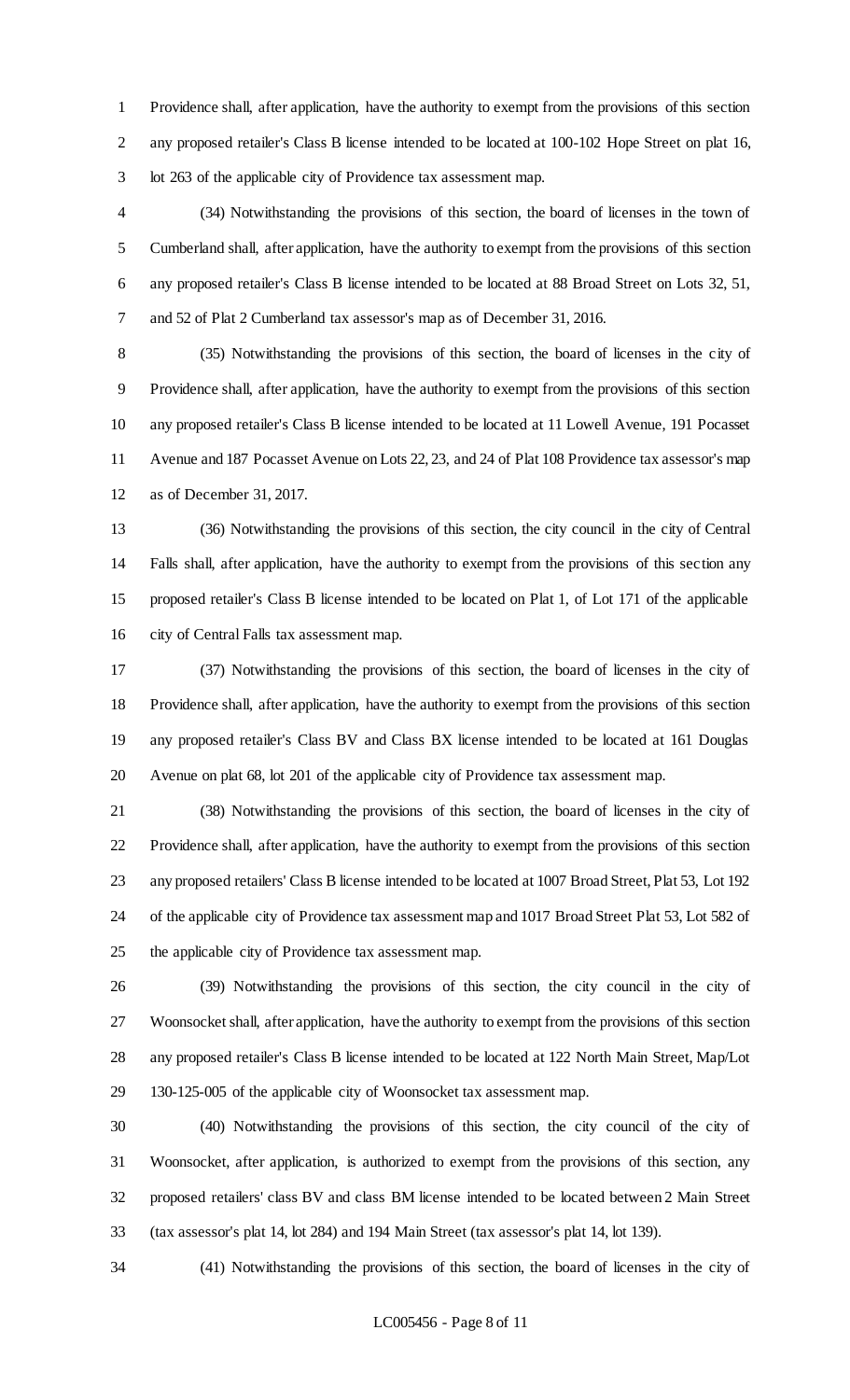Providence shall, after application, have the authority to exempt from the provisions of this section any proposed retailers' Class B license intended to be located at 375 Smith Street, Plat 68, Lot 132 of the applicable city of Providence tax assessment map.

 (42) Notwithstanding the provisions of this section, the board of licenses in the city of Providence shall, after application, have the authority to exempt from the provisions of this section any proposed retailers' Class B license intended to be located at 671 Broadway Street, Plat 35, Lot 566 of the applicable city of Providence tax assessment map.

 (43) Notwithstanding the provisions of this section, the board of licenses in the city of Providence shall, after application, have the authority to exempt from the provisions of this section any proposed retailers' Class B license intended to be located at 464-468 Wickenden Street, also 11 identified as 8 Governor Street, Plat 17, Lot 179 of the applicable city of Providence tax assessment map.

 (44) Notwithstanding the provisions of this section, the town council of the town of Westerly shall, after application, have the authority to exempt from the provisions of this section any proposed retailers' Class B license intended to be located at 114 Granite Street, Westerly, RI 02891, Plat 67, Lot 278 of the applicable town of Westerly tax assessment map.

 (45) Notwithstanding the provisions of this section, the board of licenses in the city of Woonsocket shall, after application, have the authority to exempt from the provisions of this section any proposed retailers' Class B license intended to be located at 43 Railroad Street, Plat 14R, Lot 205 of the applicable city of Woonsocket tax assessment map.

 (46) Notwithstanding the provisions of this section, the board of licenses of the city of Providence shall, after application, have the authority to exempt from the provisions of this section any proposed retailer Class BL license or Class BV license intended to be located at 601 Hartford Avenue, Plat 113, Lot 50 of the applicable city of Providence tax assessment map.

 (47) Notwithstanding the provisions of this section, the town council of the town of Westerly shall, after application, have the authority to exempt from the provisions of this section any proposed retailers' Class B license intended to be located at 169 and 177 Main Street, Westerly, RI 02891, Map 66, Lots 8 and 9 of the applicable town of Westerly tax assessment map.

 (48) Notwithstanding the provisions of this section, the city council of the city of East Providence shall, after application, have the authority to exempt from the provisions of this section any proposed retailers' Class B license intended to be located at 332 Bullock Point Avenue, East Providence, RI 02915, Map 312, Block 12, Parcel 018.00 of the applicable city of East Providence tax assessment map.

(49) Notwithstanding the provisions of this section, the board of license commissioners of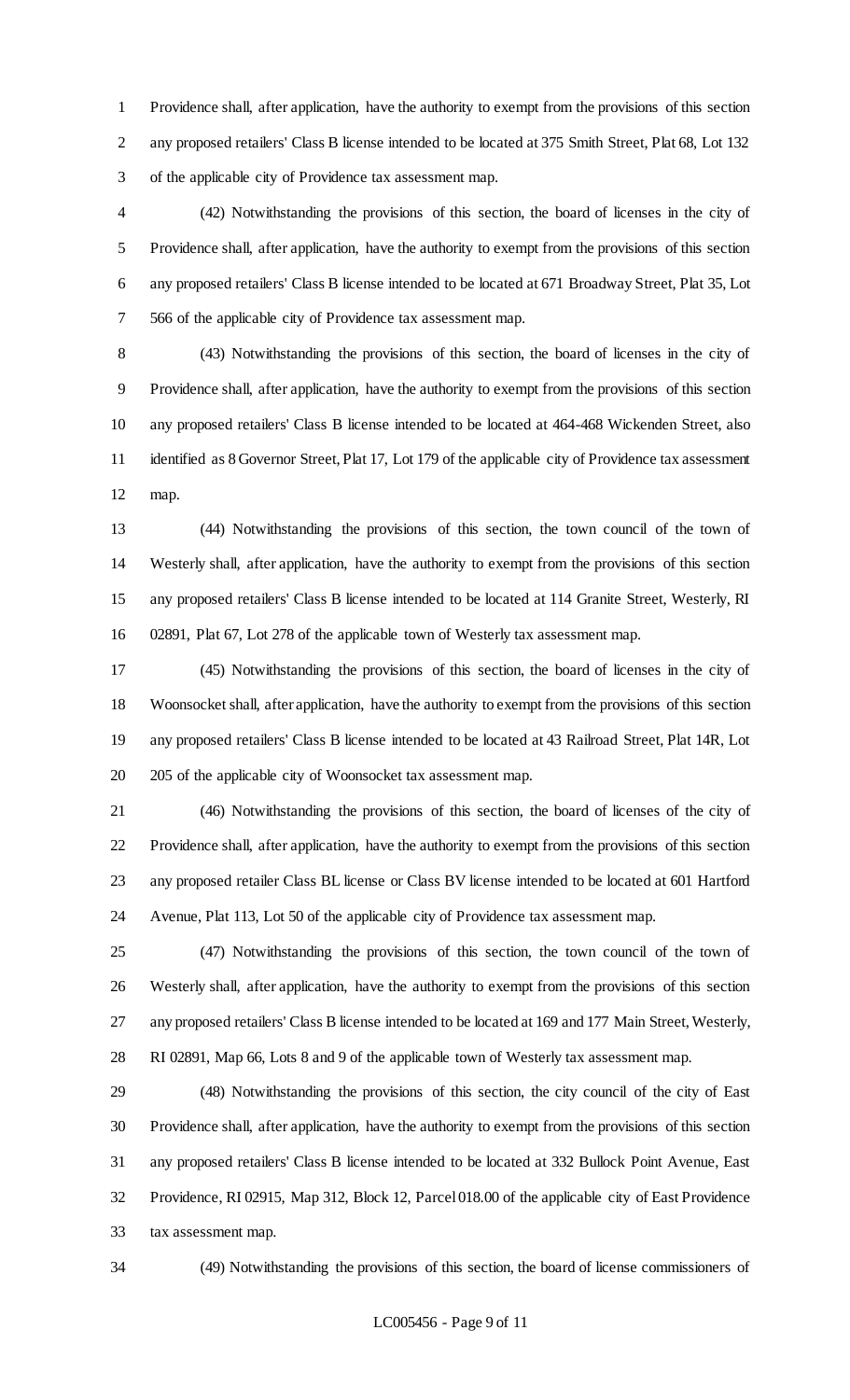the city of Pawtucket shall, after application, have the authority to exempt from the provisions of 2 this section any proposed retailers Class B, C, or N license intended to be located on Plat 54B, Lots 826 and 827; Plat 65B, Lot 662; and Plat 23A, Lots 599, 672, and 673 of the city of Pawtucket tax assessment map existing as of March 1, 2021.

 (50) Notwithstanding the provisions of this section, the board of licenses in the town of Jamestown, after application, has the authority to exempt from the provisions of this section any proposed retailer Class BVL license intended to be located at 53 Narragansett Avenue, Plat 9, Lot 207 of the applicable town of Jamestown tax assessment map.

 (51) Notwithstanding the provisions of this section, the board of licenses of the city of Providence, shall after application, have the authority to exempt from the provisions of this section any proposed retailer Class BV and Class P license intended to be located at 203-209 Douglas Avenue, Plat 68, Lots 83 and 646 of the applicable city of Providence tax assessment map.

 (52) Notwithstanding the provisions of this section, the board of licenses of the city of East Providence shall, after application, have the authority to exempt from the provisions of this section any proposed retailer's Class B license intended to be located at 130 Taunton Avenue, Map 106, Block 6, Parcel 15 of the applicable city of East Providence tax assessment map.

 (53) Notwithstanding the provisions of this section, the town council of the town of Barrington shall, after application, have the authority to exempt from the provisions of this section any proposed retailers' Class B license intended to be located at 305 Sowams Road, Barrington, R.I. 02806, Plat 30, Lot 141 of the applicable town of Barrington tax assessment map.

 (54) Notwithstanding the provisions of this section, the board of licenses of the city of Providence shall, after application, have the authority to exempt from the provisions of this section any proposed retailer Class B license intended to be located at 737 Hope Street, Plat 6, Lot 595 of the applicable city of Providence tax assessment map.

(55) Notwithstanding the provisions of this section, the board of licenses of the city of

26 Providence shall, after application, have the authority to exempt from the provisions of this section

any proposed retailer Class BL license or Class BV license intended to be located at 566 Plainfield

28 Street, Plat 108, Lot 55 of the applicable city of Providence tax assessment map.

SECTION 2. This act shall take effect upon passage.

======== LC005456 ========